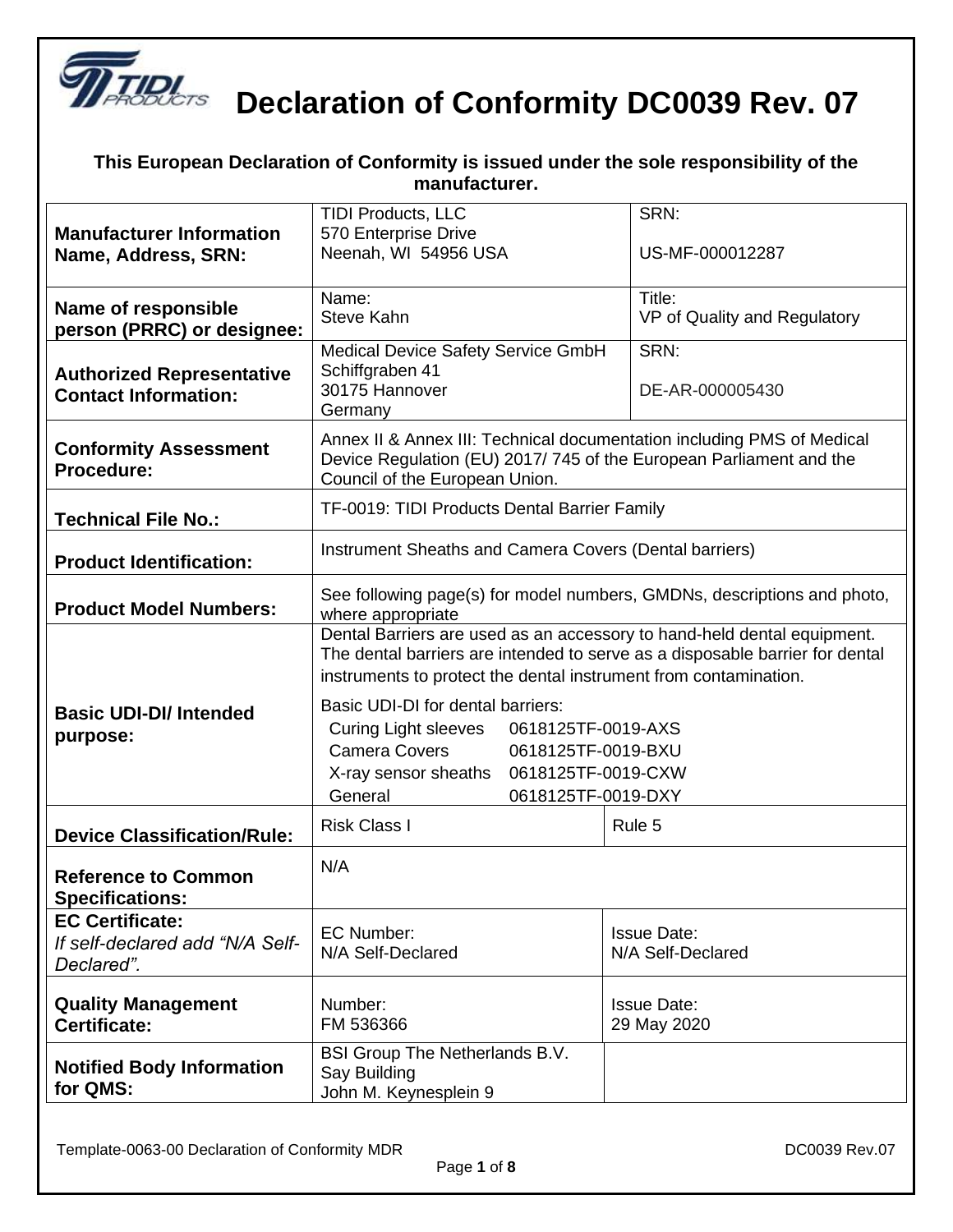

#### **Declaration of Conformity DC0039 Rev. 07**

| 1066 EP Amsterdam<br>The Netherlands |  |
|--------------------------------------|--|

This declaration of conformity is issued under the sole responsibility of TIDI Products, LLC. The undersigned hereby declares, on behalf of TIDI Products, LLC, that the medical devices referenced in this declaration comply with the European Medical Devices Regulation, MDR (EU) 2017/745. We explicitly designate MDSS GmbH to act as our sole Authorized Representative in the European Union for the above indicated products.

**Signed for on behalf of TIDI Products LLC, in Neenah, WI.**

| <b>Name of Authorized Person:</b> | Title:                            | Date:            |
|-----------------------------------|-----------------------------------|------------------|
| Approval:<br>Cimandor altan       | <b>Regulatory Affairs Manager</b> | 14 December 2021 |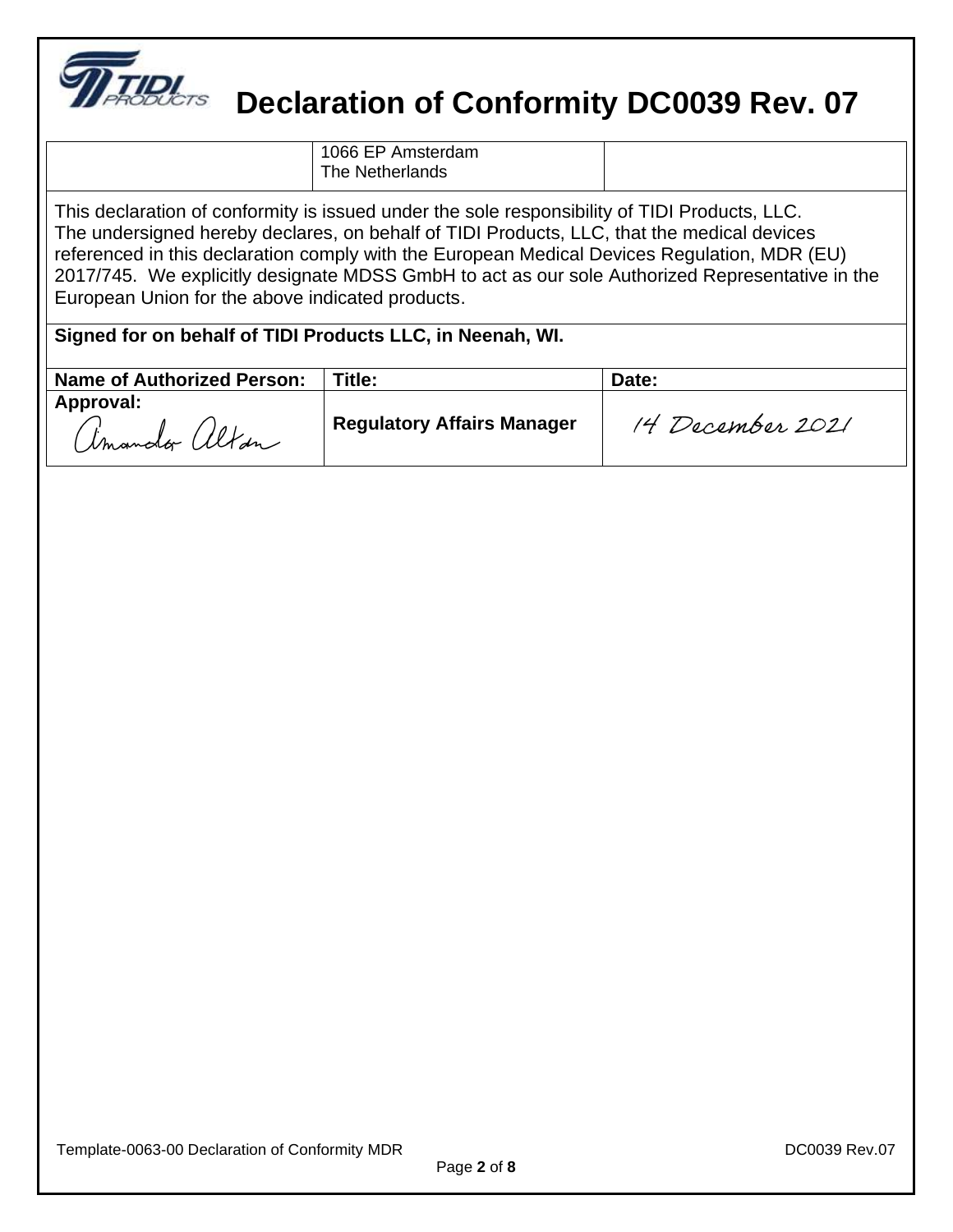

# **THE REVERTS** Declaration of Conformity DC0039 Rev. 07

| <b>Model</b>        | <b>Product Name</b>                       | <b>GMDN</b> | <b>UDI-DI</b>  |
|---------------------|-------------------------------------------|-------------|----------------|
| <b>Number (REF)</b> |                                           |             |                |
| 6554489             | <b>TIDIShield Camera Covers with The</b>  | 12535       | 00618125141487 |
| (CS1500)            | <b>SureClear Window</b>                   |             |                |
| X00128              | <b>TIDIShield X-Ray Sensor Sheaths</b>    | 12535       | 00618125184002 |
| X00129              | <b>TIDIShield X-Ray Sensor Sheaths</b>    | 12535       | 00618125184019 |
|                     | <b>TIDIShield Camera Covers with The</b>  |             | 00618125115389 |
| 20710               | <b>SureClear Window</b>                   | 12535       |                |
|                     | <b>TIDIShield Camera Covers with The</b>  |             | 00618125115389 |
| 20800               | <b>SureClear Window</b>                   | 12535       |                |
|                     | <b>TIDIShield Camera Covers with The</b>  |             | 00618125133055 |
| 20808               | <b>SureClear Window</b>                   | 12535       |                |
|                     | <b>TIDIShield Camera Covers with The</b>  |             | 00618125102228 |
| 20812               | <b>SureClear Window</b>                   | 12535       |                |
|                     | <b>TIDIShield Camera Covers with The</b>  | 12535       | 00618125102259 |
| 20816               | <b>SureClear Window</b>                   |             |                |
|                     | <b>TIDIShield Camera Covers with The</b>  | 12535       | 00618125102266 |
| 20818               | <b>SureClear Window</b>                   |             |                |
| 20819               | <b>TIDIShield X-Ray Sensor Sheaths</b>    | 12535       | 00618125102273 |
| 20824               | <b>TIDIShield X-Ray Sensor Sheaths</b>    | 12535       | 00618125102310 |
| 20825               | <b>TIDIShield X-Ray Sensor Sheaths</b>    | 12535       | 00618125102327 |
|                     | <b>TIDIShield Camera Covers with The</b>  | 12535       | 00618125102341 |
| 20831               | <b>SureClear Window</b>                   |             |                |
|                     | <b>TIDIShield Camera Covers with The</b>  | 12535       | 00618125102365 |
| 20834               | <b>SureClear Window</b>                   |             |                |
|                     | <b>TIDIShield Camera Covers with The</b>  | 12535       | 00618125102402 |
| 20840               | <b>SureClear Window</b>                   |             |                |
| 20841               | <b>TIDIShield X-Ray Sensor Sheaths</b>    | 12535       | 00618125102419 |
|                     | <b>TIDIShield Camera Covers with The</b>  | 12535       | 00618125102495 |
| 20855               | <b>SureClear Window</b>                   |             |                |
| 20856               | <b>TIDIShield Camera Covers with The</b>  | 12535       | 00618125102501 |
|                     | <b>SureClear Window</b>                   |             |                |
| 20861               | <b>TIDIShield X-Ray Sensor Sheaths</b>    | 12535       | 00618125102518 |
|                     | <b>TIDIShield Camera Covers with The</b>  |             | 00618125102525 |
| 20862               | <b>SureClear Window</b>                   | 12535       |                |
|                     | <b>TIDIShield Camera Covers with The</b>  |             | 00618125102549 |
| 20867               | <b>SureClear Window</b>                   | 12535       |                |
|                     | <b>TIDIShield Camera Covers with The</b>  |             | 00618125102556 |
| 20868               | <b>SureClear Window</b>                   | 12535       |                |
|                     | <b>TIDIShield Camera Covers with The</b>  |             | 00618125109135 |
| 20883               | <b>SureClear Window</b>                   | 12535       |                |
|                     | <b>TIDIShield Camera Covers with The</b>  |             | 00618125110742 |
| 20884               | <b>SureClear Window</b>                   | 12535       |                |
| 20893               | <b>TIDIShield Intraoral Camera Covers</b> | 12535       | 00618125112906 |
|                     | <b>TIDIShield Camera Covers with The</b>  |             | 00618125113385 |
| 20905               | <b>SureClear Window</b>                   | 12535       |                |
|                     | <b>TIDIShield Camera Covers with The</b>  |             | 00618125113897 |
| 20909               | <b>SureClear Window</b>                   | 12535       |                |

Template-0063-00 Declaration of Conformity MDR deviation of Conformity MDR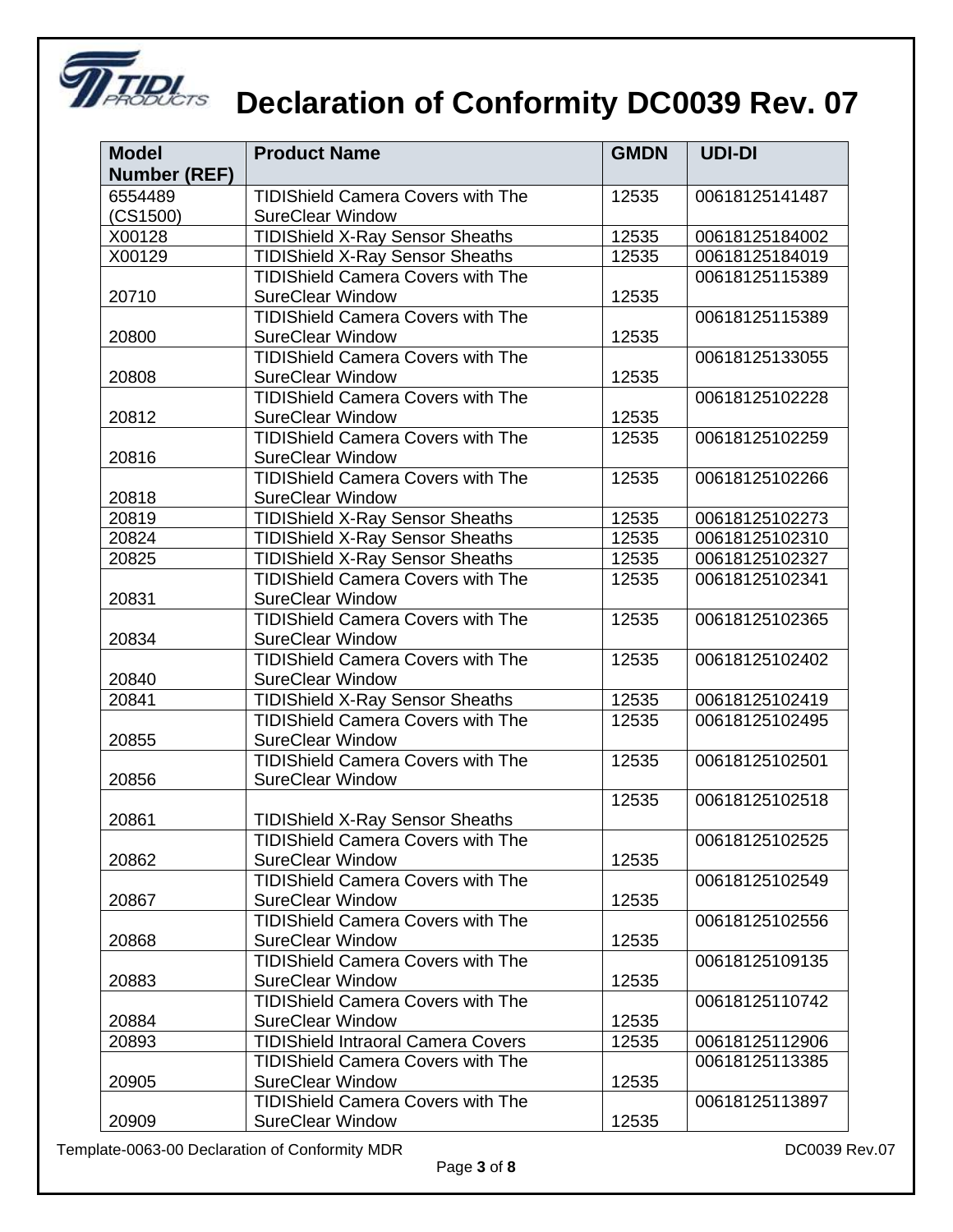

### **THE Declaration of Conformity DC0039 Rev. 07**

| <b>Model</b>        | <b>Product Name</b>                                                 | <b>GMDN</b> | <b>UDI-DI</b>  |
|---------------------|---------------------------------------------------------------------|-------------|----------------|
| <b>Number (REF)</b> |                                                                     |             |                |
|                     | <b>TIDIShield Camera Covers with The</b>                            |             | 00618125114832 |
| 20911               | <b>SureClear Window</b>                                             | 12535       |                |
|                     | <b>TIDIShield Camera Covers with The</b>                            | 12535       | 00618125115808 |
| 20916               | <b>SureClear Window</b>                                             |             |                |
|                     | <b>TIDIShield Camera Covers with The</b>                            | 12535       | 00618125115839 |
| 20917               | <b>SureClear Window</b>                                             |             |                |
| 20927               | Acclaim Camera Sheath                                               | 12535       | 00618125119219 |
|                     | TIDIShield Camera Covers with The                                   | 12535       | 00618125126163 |
| 20929               | <b>SureClear Window</b>                                             |             |                |
|                     | <b>TIDIShield Camera Covers with The</b>                            | 12535       | 00618125121014 |
| 20932               | <b>SureClear Window</b>                                             |             |                |
| 20933               | <b>TIDIShield X-Ray Sensor Sheaths</b>                              | 12535       | 00618125125616 |
| 20935               | <b>Camera Covers</b>                                                | 12535       | 00618125127597 |
|                     | <b>TIDIShield Camera Covers with The</b>                            | 12535       | 00618125130948 |
| 20939               | <b>SureClear Window</b>                                             |             |                |
|                     | <b>TIDIShield Camera Covers with The</b>                            | 12535       | 00618125155842 |
| 20942               | <b>SureClear Window</b>                                             |             |                |
| 20944               | Luna HD Sheath                                                      | 12535       | 00618125134496 |
| 20958               | <b>TIDIShield X-Ray Sensor Sheaths</b>                              | 12535       | 00618125130962 |
|                     | <b>TIDIShield Camera Covers with The</b>                            |             | 00618125114337 |
| 20963               | <b>SureClear Window</b>                                             | 12535       |                |
|                     | <b>TIDIShield Camera Covers with The</b>                            |             | 00618125116409 |
| 20968               | <b>SureClear Window</b><br><b>TIDIShield Camera Covers with The</b> | 12535       | 00618125116652 |
| 20969               | <b>SureClear Window</b>                                             | 12535       |                |
|                     | <b>TIDIShield Camera Covers with The</b>                            |             | 00618125116829 |
| 20970               | <b>SureClear Window</b>                                             | 12535       |                |
| 20977               | <b>TIDIShield X-Ray Sensor Sheaths</b>                              | 12535       | 00618125122189 |
| 20978               | <b>TIDIShield X-Ray Sensor Sheaths</b>                              | 12535       | 00618125122196 |
|                     | X-Ray Sensor Sheaths, Carestream Dental                             |             | 00618125127610 |
| 20978F              | LLC Size 1                                                          | 12535       |                |
| 20979               | <b>TIDIShield X-Ray Sensor Sheaths</b>                              | 12535       | 00618125122202 |
|                     | X-Ray Sensor Sheaths, Carestream Dental                             |             | 00618125127634 |
| 20979F              | LLC Size 2                                                          | 12535       |                |
|                     | <b>TIDIShield Camera Covers with The</b>                            |             | 00618125122233 |
| 20980               | <b>SureClear Window</b>                                             | 12535       |                |
|                     | <b>TIDIShield Camera Covers with The</b>                            |             | 00618125122240 |
| 20981               | <b>SureClear Window</b>                                             | 12535       |                |
|                     | <b>TIDIShield Camera Covers with The</b>                            |             | 00618125126392 |
| 20987               | <b>SureClear Window</b>                                             | 12535       |                |
|                     | <b>TIDIShield Camera Covers with The</b>                            |             | 00618125124497 |
| 20990               | <b>SureClear Window</b>                                             | 12535       |                |
| 20999               | <b>TIDIShield X-Ray Sensor Sheaths</b>                              | 12535       | 00618125125692 |
|                     | <b>TIDIShield Camera Covers with The</b>                            |             | 00618125133062 |
| 21001               | <b>SureClear Window</b>                                             | 12535       |                |
|                     | <b>TIDIShield Camera Covers with The</b>                            |             | 00618125125548 |
| 21002               | <b>SureClear Window</b>                                             | 12535       |                |

Template-0063-00 Declaration of Conformity MDR deviation of Conformity MDR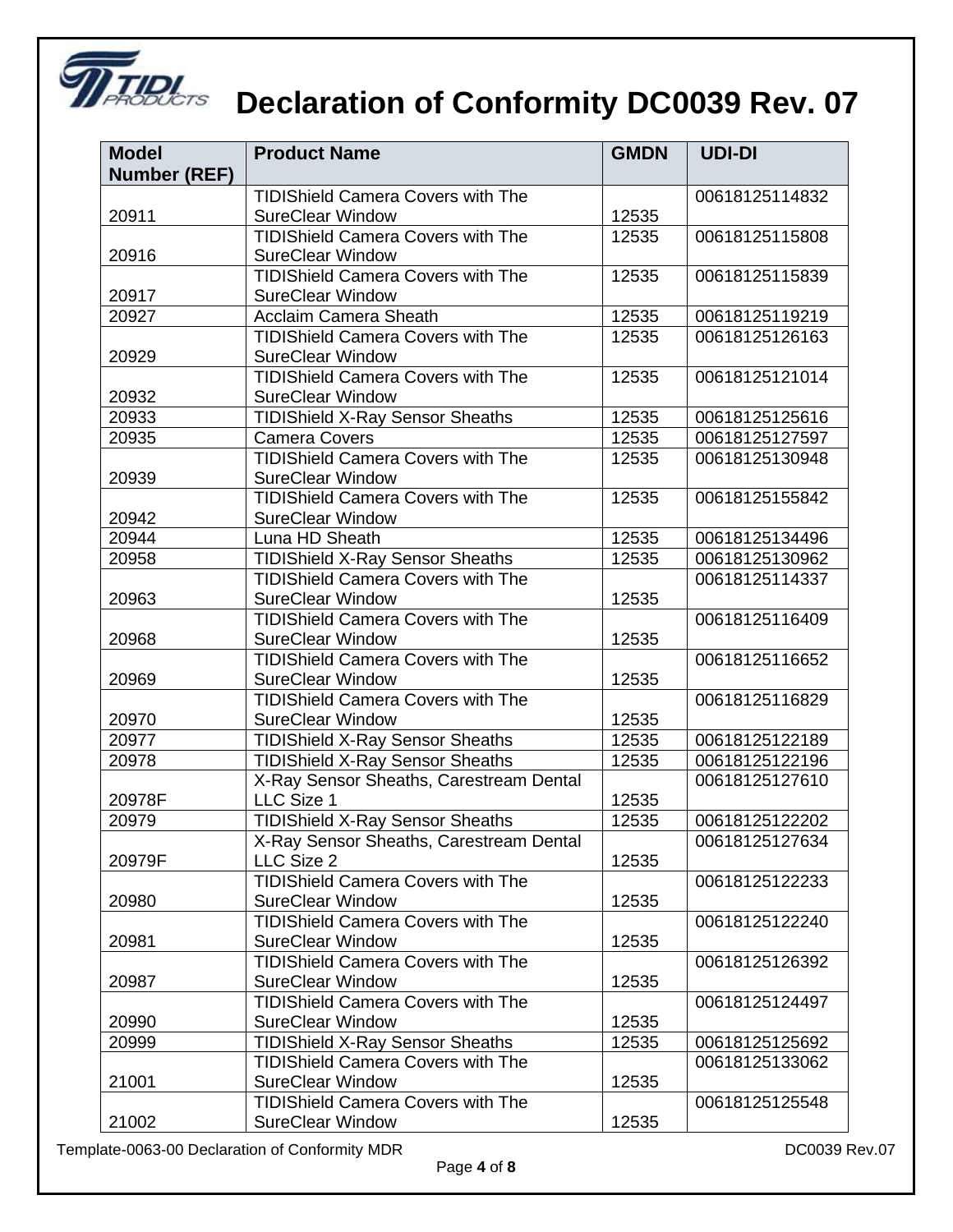

# **THE REVERTS** Declaration of Conformity DC0039 Rev. 07

| <b>Model</b>        | <b>Product Name</b>                             | <b>GMDN</b> | <b>UDI-DI</b>  |
|---------------------|-------------------------------------------------|-------------|----------------|
| <b>Number (REF)</b> |                                                 |             |                |
| 21003               | DEXcam 3 Intra-Oral Camera Sheaths              | 12535       | 00618125131044 |
|                     | <b>TIDIShield Camera Covers with The</b>        |             | 00618125131082 |
| 21013               | <b>SureClear Window</b>                         | 12535       |                |
|                     | <b>TIDIShield Camera Covers with The</b>        |             | 00618125143887 |
| 21014               | <b>SureClear Window</b>                         | 12535       |                |
| 21019               | Polaris Spectra Camera Sheath                   | 12535       | 618125143887   |
| 21020               | <b>TIDIShield Intraoral Camera Covers</b>       | 12535       | 00618125131433 |
|                     | <b>TIDIShield Camera Covers with The</b>        |             | 00618125134793 |
| 21022               | <b>SureClear Window</b>                         | 12535       |                |
| 21025               | <b>DEXIS Intra-oral Camera Sheaths</b>          | 12535       | 00618125155873 |
|                     | <b>TIDIShield Camera Covers with The</b>        |             | 00618125161072 |
| 21026A              | <b>SureClear Window</b>                         | 12535       |                |
| 6559660             | <b>TIDIShield Camera Covers with The</b>        |             | 00618125131136 |
| (21036)             | <b>SureClear Window</b>                         | 12535       |                |
| 6559884             | <b>TIDIShield Camera Covers with The</b>        |             | 00618125131143 |
| (21038)             | <b>SureClear Window</b>                         | 12535       |                |
| 21040               | <b>TIDIShield X-Ray Sensor Sheaths</b>          | 12535       | 00618125133031 |
| 21052               | <b>TIDIShield X-Ray Sensor Sheaths</b>          | 12535       | 00618125160792 |
| 21053               | <b>TIDIShield X-Ray Sensor Sheaths</b>          | 12535       | 00618125160808 |
|                     | <b>TIDIShield Curing Light Sleeves with The</b> |             | 00618125133024 |
| 21100               | <b>SureCure Window</b>                          | 12535       |                |
|                     | <b>TIDIShield Curing Light Sleeves with The</b> |             | 00618125134243 |
| 21101               | <b>SureCure Window</b>                          | 12535       |                |
|                     | <b>TIDIShield Curing Light Sleeves with The</b> |             | 00618125134250 |
| 21102               | <b>SureCure Window</b>                          | 12535       |                |
|                     | TIDIShield Curing Light Sleeves with The        |             | 00618125134267 |
| 21103               | <b>SureCure Window</b>                          | 12535       |                |
|                     | <b>TIDIShield Curing Light Sleeves with The</b> |             | 00618125134281 |
| 21105               | <b>SureCure Window</b>                          | 12535       |                |
|                     | TIDIShield Curing Light Sleeves with The        |             | 00618125134298 |
| 21106               | <b>SureCure Window</b>                          | 12535       |                |
|                     | TIDIShield Curing Light Sleeves with The        |             | 00618125134397 |
| 21107               | <b>SureCure Window</b>                          | 12535       |                |
|                     | TIDIShield Curing Light Sleeves with The        |             | 00618125134519 |
| 21109               | <b>SureCure Window</b>                          | 12535       |                |
|                     | <b>TIDIShield Curing Light Sleeves with The</b> |             | 00618125134519 |
| 21110               | <b>SureCure Window</b>                          | 12535       |                |
|                     | <b>TIDIShield Curing Light Sleeves with The</b> |             | 00618125177653 |
| 21113               | <b>SureCure Window</b>                          | 12535       |                |
|                     | <b>TIDIShield Curing Light Sleeves with The</b> |             | 00618125187041 |
| 21114               | <b>SureCure Window</b>                          | 12535       |                |
|                     | <b>TIDIShield Curing Light Sleeves with The</b> |             | 00618125188833 |
| 21115               | <b>SureCure Window</b>                          | 12535       |                |
|                     | Disposable Barrier Curing Light Sleeves for     |             | 00618125190188 |
| 4665                | Valo X                                          | 12535       |                |
|                     | Disposable Barrier Curing Light Sleeves for     |             | 00618125187140 |
| 4666                | Valo Grand                                      | 12535       |                |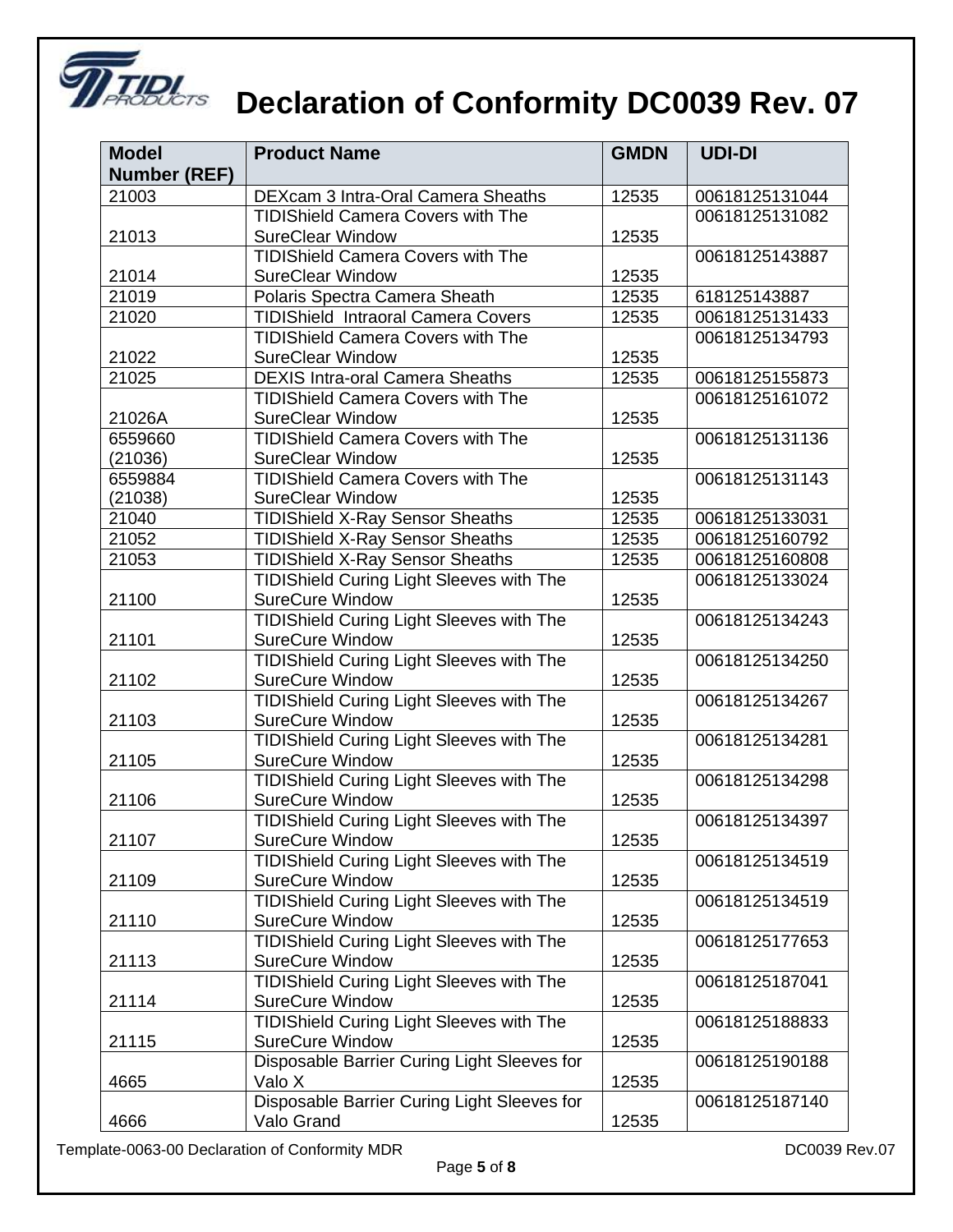

# **THE REVERTS** Declaration of Conformity DC0039 Rev. 07

| <b>Model</b>        | <b>Product Name</b>                              |                         | <b>UDI-DI</b>  |
|---------------------|--------------------------------------------------|-------------------------|----------------|
| <b>Number (REF)</b> |                                                  |                         |                |
|                     | Disposable Barrier Curing Light Sleeves for      |                         | 00618125187133 |
| 4667                | <b>Valo Cordless</b>                             | 12535                   |                |
|                     | Disposable Barrier Curing Light Sleeves for      |                         | 00618125187126 |
| 4668                | Valo with Cord                                   | 12535                   |                |
|                     | Disposable Barrier Curing Light Sleeves for      |                         | 00618125189953 |
| 4669                | Valo Grand with Cord<br>12535                    |                         |                |
| 20936               | <b>Camera Covers</b>                             | 12535                   | 00618125130924 |
| 20844               | <b>Instrument Sheaths</b>                        | 12535                   | 00618125102426 |
| 20822               | <b>Camera Covers</b>                             | 12535                   | 00618125102303 |
| 20926               | Protective Covers ERGOcam 4                      | 12535                   | 00618125119202 |
| 20941               | <b>Camera Covers</b>                             | 12535                   | 00618125121083 |
|                     | Disposable Barrier Curing Light Sleeves for      |                         |                |
| 1006366             | Valo Grand                                       | 12535                   | 00618125188710 |
|                     | <b>Curing Light Sleeves for Valo Cordless</b>    |                         | 00618125188727 |
| 1006367             | <b>Disposable Barrier Sleeves</b>                | 12535                   |                |
|                     | Disposable Barrier Curing Light Sleeves for      |                         | 00618125188734 |
| 1006368             | Valo with Cord                                   | 12535                   |                |
| 1009808             | Disposable Barrier Curing Light Sleeves For      |                         | 00618125190171 |
|                     | Valo X                                           | 12535                   |                |
| 20991               | <b>Camera Covers</b>                             | 12535                   | 00618125131013 |
| 20976               | <b>Camera Covers</b>                             | 12535                   | 00618125122219 |
| 20989               | <b>Camera Covers</b>                             | 12535                   | 00618125127658 |
| 21006               | <b>Camera Covers</b>                             | 12535                   | 00618125127696 |
| 5169110             | X-Ray Sensor Sheaths Sirona Sensor (2)           |                         | 00618125112463 |
| (20890)             | <b>Sheaths</b>                                   | 12535                   |                |
|                     | X-Ray Sensor Sheaths Sirona Sensor (1)           |                         | 00618125113309 |
| 580649 (20904)      | <b>Sheaths</b>                                   | 12535                   |                |
| 20900               | <b>Camera Covers</b>                             | 12535                   | 00618125113194 |
| 20901               | <b>Camera Covers</b>                             | 12535                   | 00618125113200 |
| 20923               | <b>Camera Covers</b>                             | 12535                   | 00618125119004 |
| 20965               | <b>Camera Covers</b>                             | 12535                   | 00618125115150 |
| 20985               | <b>Camera Covers</b>                             | 12535                   | 00618125131006 |
| 21035               | <b>Camera Covers</b>                             | 12535                   | 00618125129072 |
| 96829874            | Sheath for Oral B Brush                          | 12535                   | 00618125133840 |
| 20962               | <b>Camera Covers</b>                             | 12535                   | 00618125135301 |
| 21054               | <b>Camera Covers</b>                             | 12535                   | 00618125143870 |
| D7120               | <b>Camera Sheaths</b>                            | 12535                   | 00618125184033 |
| 1007218             | Curing Light Sleeves for Valo Grand with<br>Cord | 12535                   | 00618125188826 |
| 20791               | <b>Discover Focus Sheath</b>                     | 12535                   | 00618125130153 |
| 20820               | Patterson Camera Covers (B-80)                   | 12535                   | 00618125102280 |
| 20973               | Omnia Camera Cover Bulk (B86)                    | 12535                   | 00618125130979 |
| 6409952             | XIOS XG Hygienic Covers Size 2 (300 p)           | 12535                   | 00618125155934 |
| 6409960             | XIOS XG Hygienic Covers Size 0+1 (300 p)         | 12535                   | 00618125155941 |
| 21023               | <b>V25SWERV Barrier</b>                          | 12535                   | 00618125142781 |
| 20937               | Vident 40/Box, 20-Pack/CS                        | 12535                   | 00618125130931 |
| 403023 (20936)      | Camera Cover (Model B-244)                       | 12535<br>00618125127634 |                |

Template-0063-00 Declaration of Conformity MDR deviation of Conformity MDR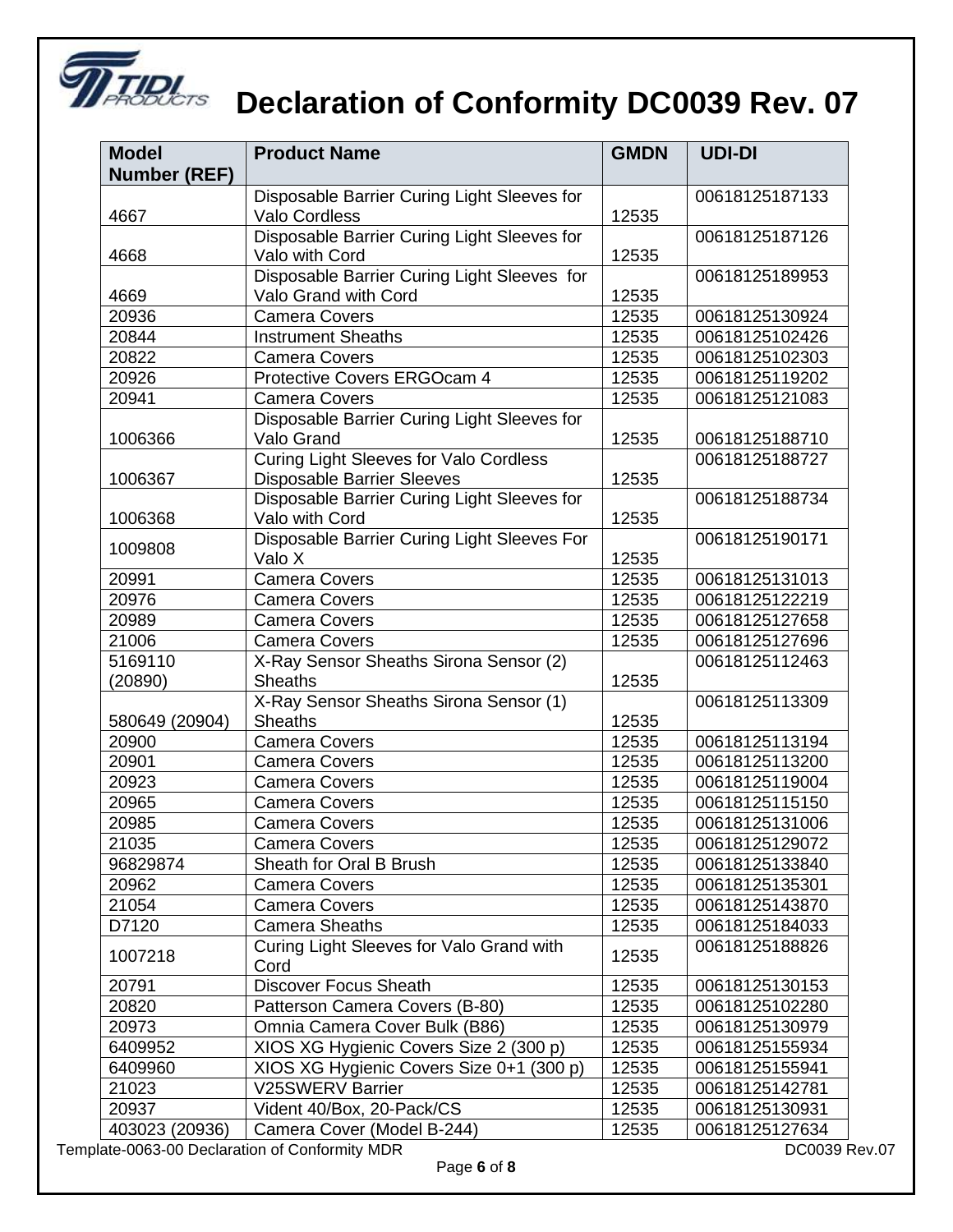

### **THE Declaration of Conformity DC0039 Rev. 07**

| <b>Model</b>        | <b>Product Name</b>                      | <b>GMDN</b> | <b>UDI-DI</b>  |
|---------------------|------------------------------------------|-------------|----------------|
| <b>Number (REF)</b> |                                          |             |                |
| 403017 (20941)      | Camera Cover                             | 12535       | 00618125121083 |
| 6149004             | XIOS Plus Hygienic Covers Size 2 (300 p) | 12535       | 00618125126279 |
| (20955)             |                                          |             |                |
| 6148998             | XIOS Plus Hygienic Covers Size 1 (300 p) | 12535       | 00618125126262 |
| (20954)             |                                          |             |                |
| 5914705             | Camera Cover Fits Sirona SiroCam 3       | 12535       | 00618125115259 |
| (20967)             |                                          |             |                |

| <b>Product Name</b>              | Photo (if appropriate) |
|----------------------------------|------------------------|
| Dental Barrier with window       |                        |
| Dental Barrier without<br>window |                        |
| Curing light sleeves             |                        |

Template-0063-00 Declaration of Conformity MDR deviation of Conformity MDR

Page **7** of **8**